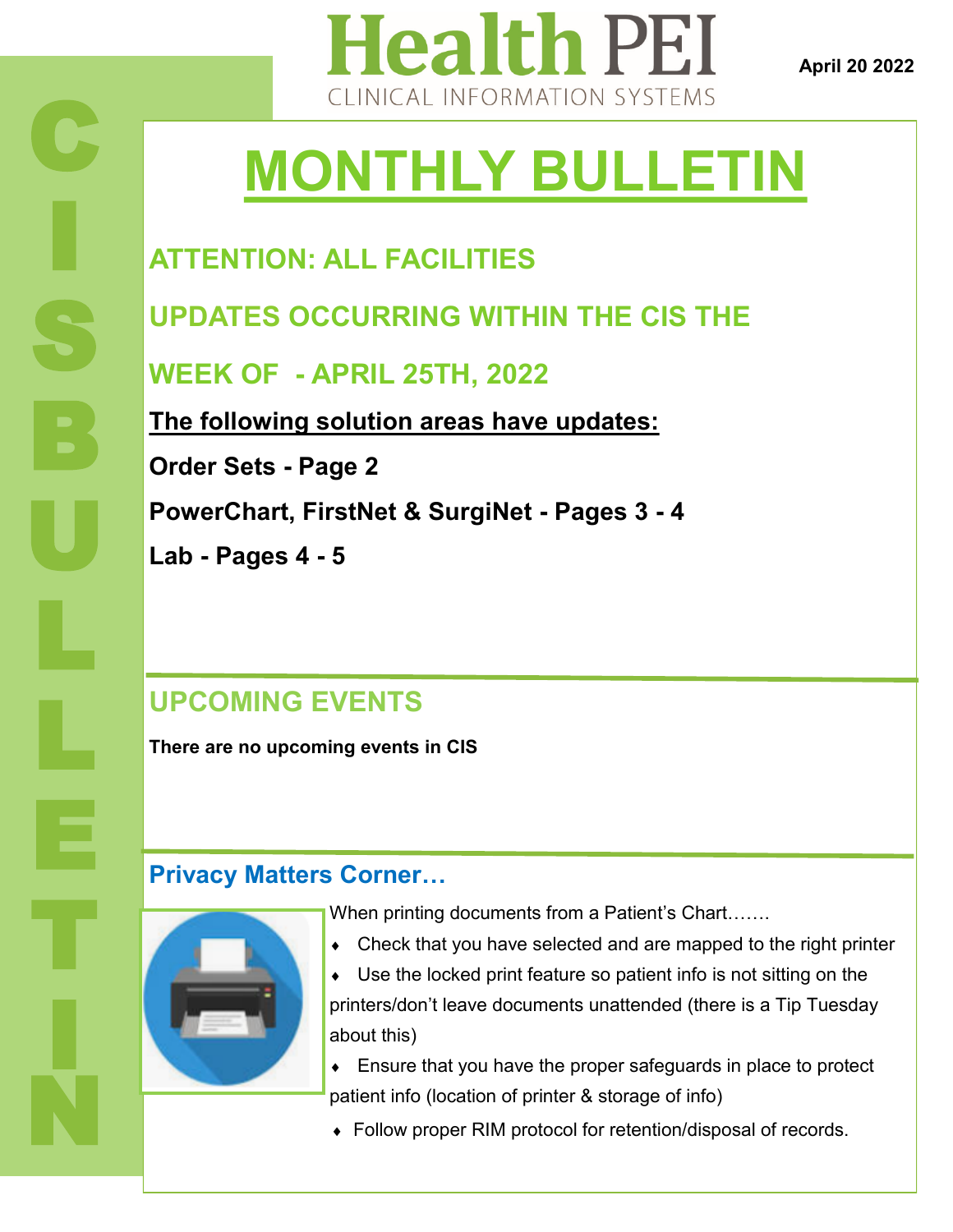## **Health PEI** CLINICAL INFORMATION SYSTEMS

#### **Order Set Update:**

#### **New order sets for this month:**

Nephrostomy Tube Care Percutaneous Drain Care (changed from care set to order set) OPHTHAL Vitreoretinal Post Op (Right) Eye Drops OPHTHAL Vitreoretinal Post Op (Left) Eye Drops OPHTHAL Vitreoretinal Surgical Procedure Pre Op (Right) OPHTHAL Vitreoretinal Surgical Procedure Pre Op (Left) OPHTHAL Vitreoretinal Surgical Procedure Post Op

#### **Updated list of current COVID-19 Order Sets available in Cerner (As of April 2022):**

COVID-19 Medical Admit COVID-19 ICU Admit COVID-19 PAL Last Days of Living Remdesivir for Mild to Moderate COVID-19 Remdesivir for Severe (not in ICU) COVID -19 Sotrovimab for the Treatment of COVID 19 PEDS COVID-19 Admit PEDS COVID-19 Associated MIS-C COVID-19 (SARS-COV-2) Vaccine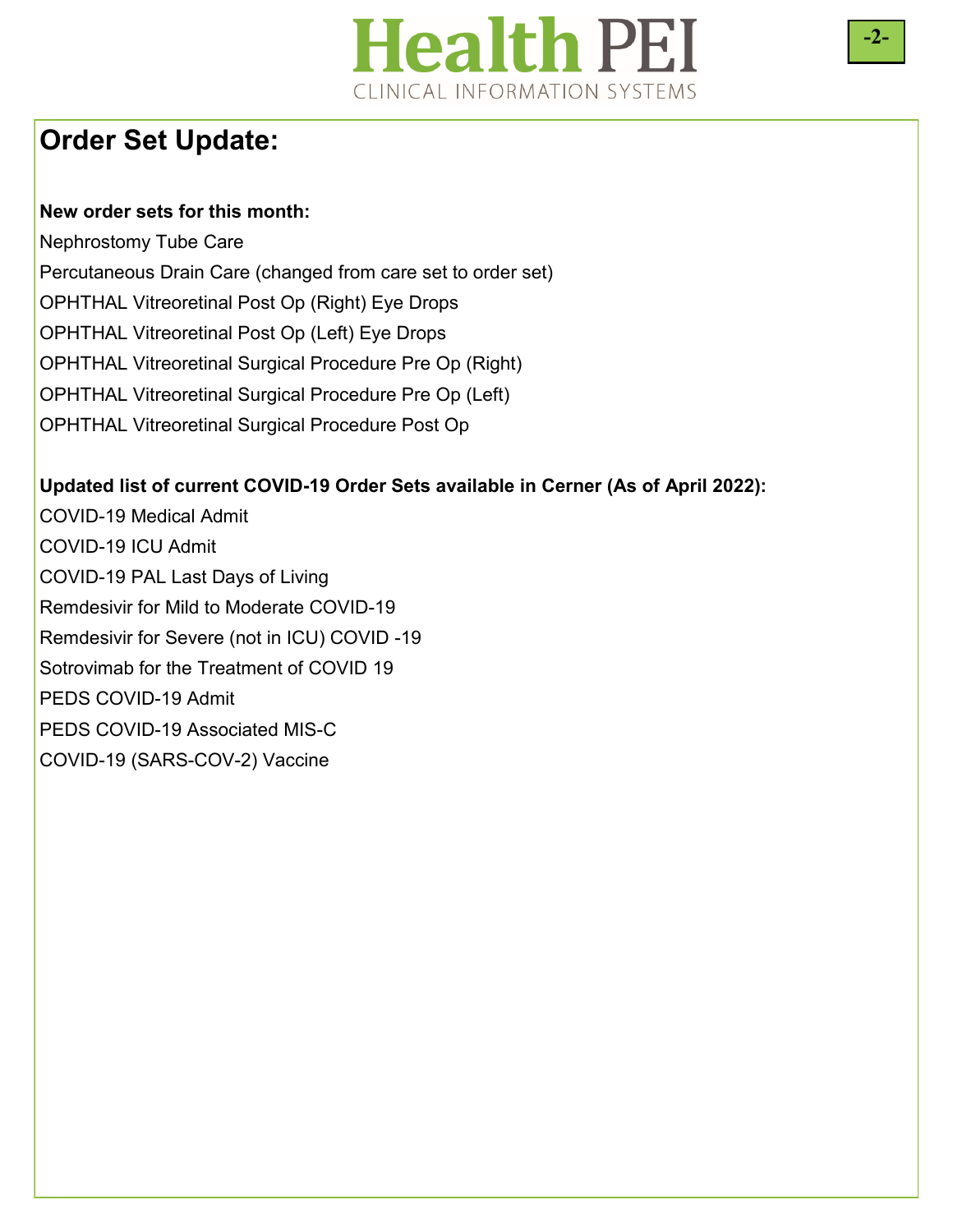

#### **PowerChart/FirstNet/SurgiNet Updates:**

#### **MAID Consultation**



**Physician Clinic Documentation -** Consult renamed to Documentation

**Rehabilitation Medicine Clinic Letter** - New request for Physical Medicine

| <b>Physician Documentation Updates</b>                                  |                                |  |  |
|-------------------------------------------------------------------------|--------------------------------|--|--|
| <b>By Type - Before</b>                                                 | <b>By Type - After</b>         |  |  |
|                                                                         |                                |  |  |
| <b>E</b> Physician Clinic Consults                                      | Physician Clinic Documentation |  |  |
|                                                                         |                                |  |  |
| <b>New Letter for Rehabilitation Medicine Clinic:</b>                   |                                |  |  |
| Physician Clinic Documentation<br>Rehabilitation Medicine Clinic Letter |                                |  |  |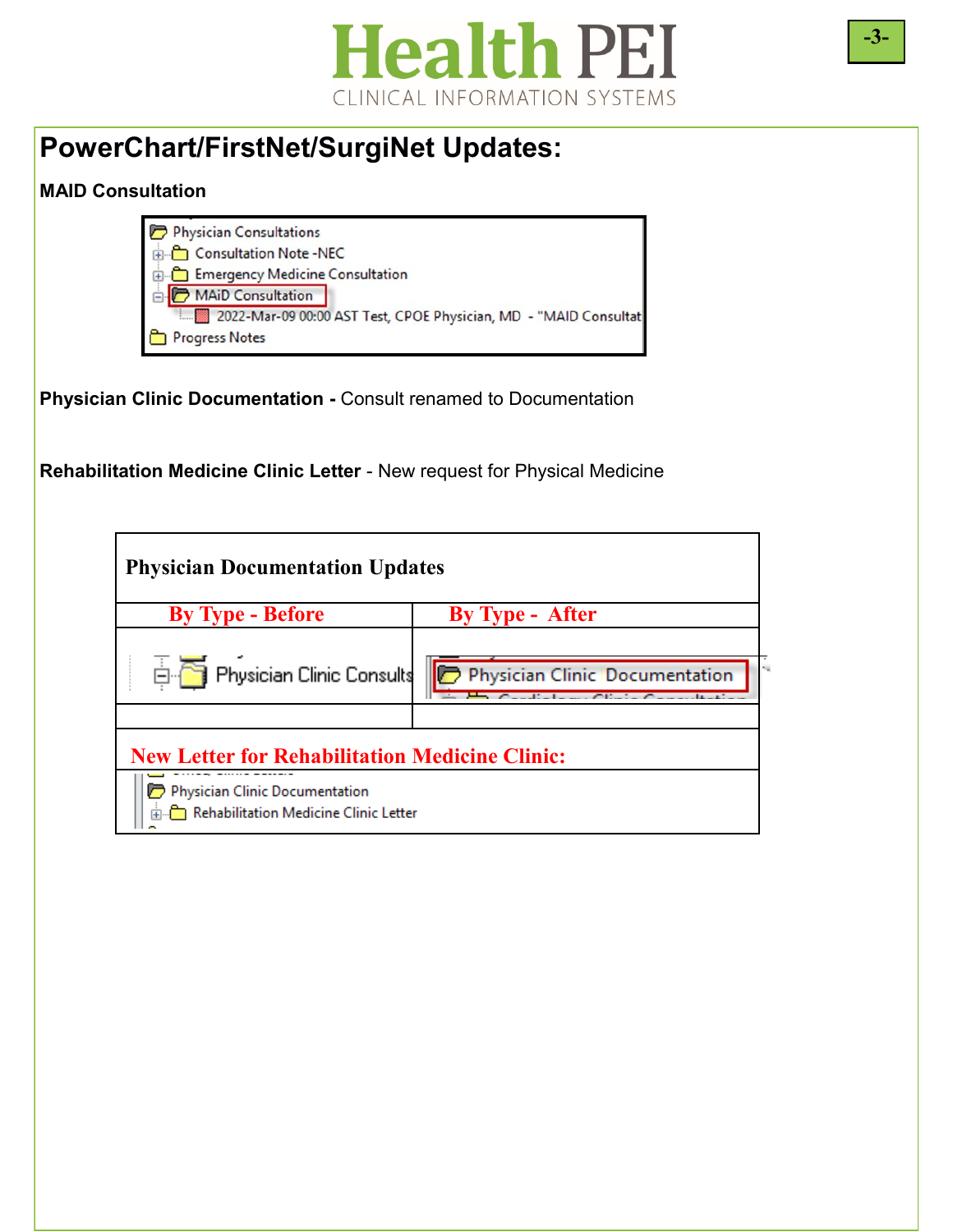## **Health PEI** CLINICAL INFORMATION SYSTEMS

### **PowerChart/FirstNet/SurgiNet Updates: (continued)**

**New Notes Types for Physician Documentation:** 

**PCU Progress Note and PCU Physician Transfer Progress Note.** 

The notes will post under the Progress Note Folder on the Documents tab.

## **Lab Update:**

#### **Hemophiliac Patient Alert for the first time a coagulation test ordered on patient:**

Several medications taken by hemophiliacs, including Hemilibra, can not only invalidate coagulation results on that patient sample, but there is also the potential carry-over into subsequent patient samples. The Hemophiliac Patient Alert order, if selected, will attach to the coagulation order being requested and will be posted to the lab Pending Lists, TAT boards and in the Accession Result Entry field. This post will notify the lab staff that this is a hemophiliac sample. These samples will be sequestered for testing and additional cleaning performed.

The alert is used to identify people that are new to the system and will only fire once on a patient if they match the following criteria:

- 1. A coagulation order is being placed
- 2. This is the first encounter found on the patient in the system

This will occur when they are an out of province patient or a patient who has just received a PEI health card .